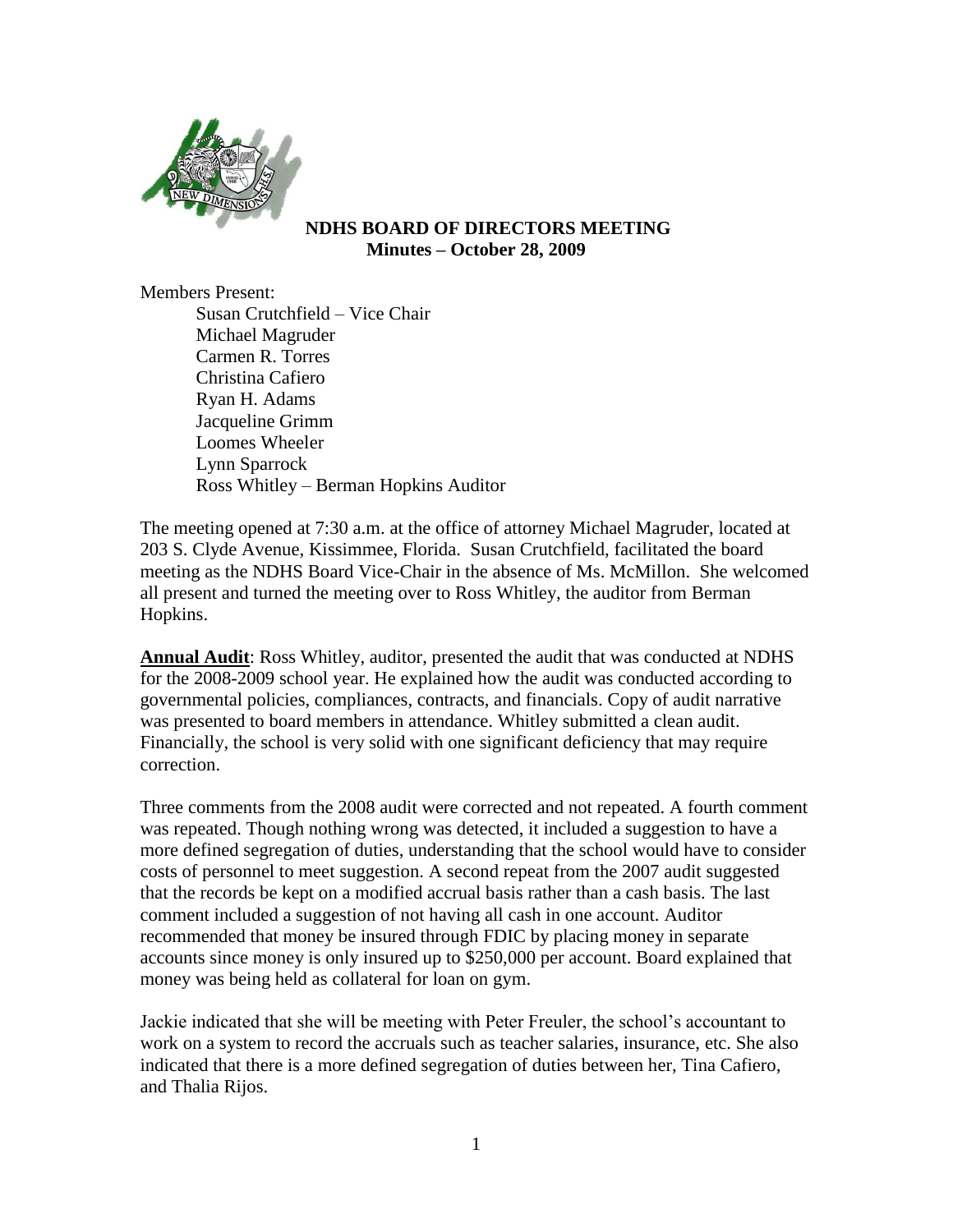Lynn made a motion to accept the financial report. Mike Magruder seconded the motion. Vote was made to accept the report. No further discussion was held.

## **Old Business:**

*Acceptance of the minutes of the last board meeting:* The board meeting minutes of July 22<sup>nd</sup>, 2009 were reviewed an accepted. A motion to accept the minutes was submitted by Mike Magruder and seconded by Lynn Sparrock. Minutes were approved

## **New Business:**

*Membership Drive Update:* Jackie Grimm indicated that we contacted two possible candidates: Bob Alexander who works with students at Stetson to help them pass the SAT and ACT. NDHS has hired him in the past to help students with FCAT. He was not able to make the meeting. The other person is Michelle Saia. She was not able to come to this meeting because of previous commitments but submitted her application. She will be at the next meeting. She is the HR director at the Radisson. She is very interested in being part of NDHS. Susan Crutchfield asked if we could try to recruit people to add to the diversity of the Board to reflect the school population. Mike indicated that this is becoming more and more difficult since the state is now requiring board training as well as fingerprinted for which there a fee is associated.

Mike Magruder motioned for Michelle Saia to be accepted on the board. Vote was made and motion passed and approved Michelle Saia to be on the NDHS board.

*Approval of Out-of-Field Teachers:* Tina Cafiero indicated that the Board needs to approve all out-of-field teachers. There are two teachers out-of-field one is out of field for reading; the other is dance teacher and is out-of-field for aerobics. She will not be outof-field for next semester. The language arts teacher will be in compliance next semester. Mike Magruder motioned to accept the out-of-field teachers. Motioned was seconded and motion was passed.

Tina asked if the board needs to accept the resignation of Lionel Landuyt, the foreign language teacher which comes in lieu of termination for showing a video with inappropriate material and without administrative approval. The report is being submitted to professional practices. The board indicated that they do not have to approve the resignation. Resignation can be accepted by administrators.

*Update of Golf Tournament:* Mike Magruder and Ryan Adams gave update on golf tournament. Mike has a guy from Publix to take care of the food. April 24, 2010 is the date of the tournament. The golf course will probably be Kissimmee Oaks. They are working on getting sponsors and people to play. Mike indicated that they should be able to make \$2-\$4 thousand dollars. They are targeting 18 teams of four. Susan asked for a flyer to pass out to her acquaintances. Ryan is going to bring the information to SAC committee and the Poinciana Chamber of Commerce.